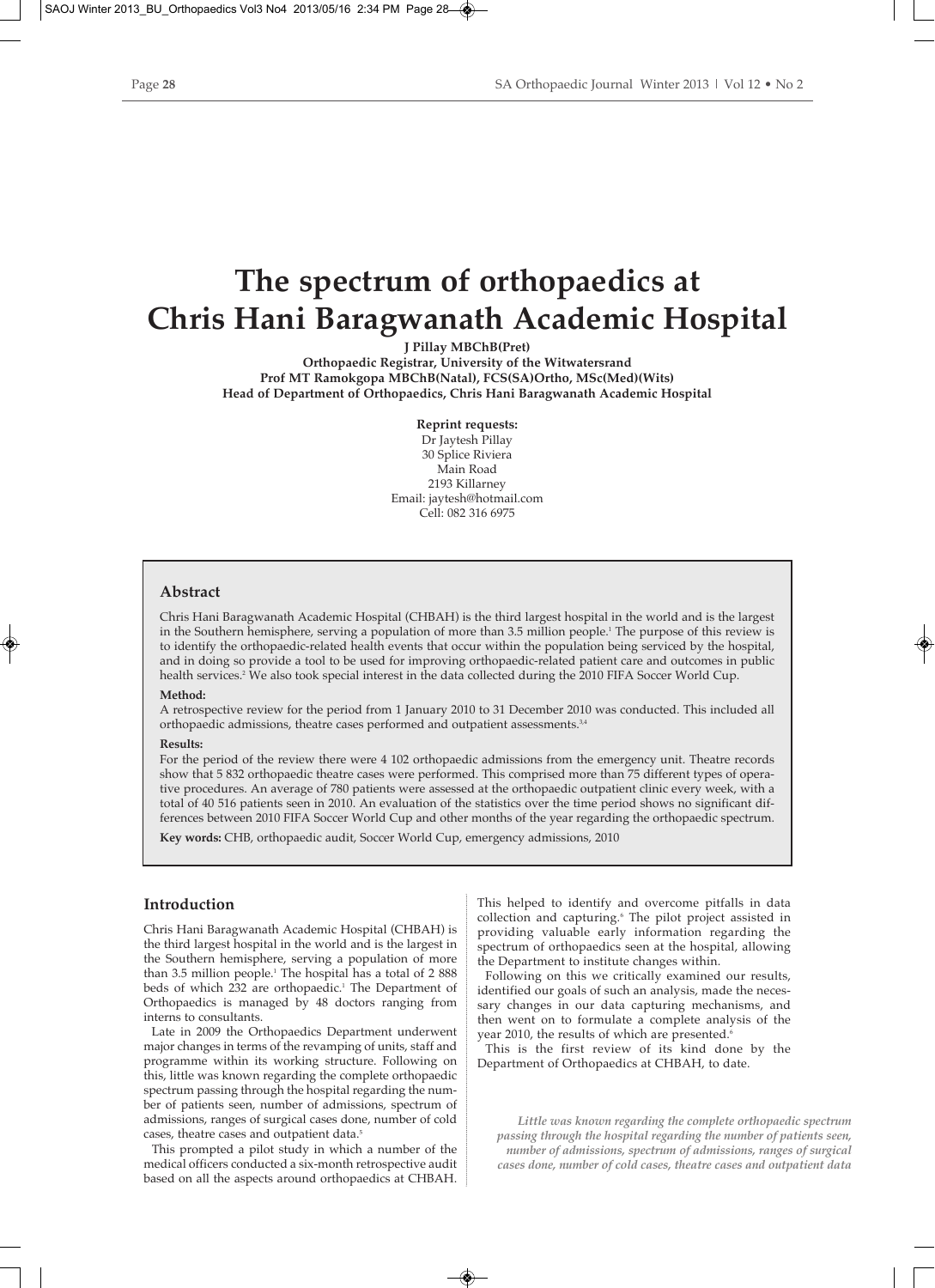# **Aim**

The purpose of this audit was to identify the orthopaedicrelated health events that occur within the Soweto population being serviced by the Chris Hani Baragwanath Hospital, and in doing so to provide a tool to be used to improve orthopaedic-related patient care and outcomes in public health services.2 We also took special interest in the data collected during the 2010 FIFA Soccer World Cup.

### **Method**

A retrospective review for the period of 1 January 2010 to 31 December 2010 was conducted. This included all orthopaedic admissions, theatre cases performed and outpatient assessments.<sup>3,4</sup> Statistics were taken from registers incorporating outpatient departments, wards, Casualty and theatre. These were then correlated with weekly statistics collected by the registrars in the morbidity and mortality meetings. These morbidity and mortality statistics not only included data regarding adverse effects in the department, but also on admissions, theatre cases and outpatient cases assessed in each unit.

### **Limitations**

The information in these registers was recorded by the nursing staff on duty. Even though the data was correlated against morbidity and mortality statistics, errors in data recording, human errors and non-recording of patients for one or other reason are seen as a limitation to the study.

# **Results and discussion**

Currently the orthopaedic division at this tertiary level hospital comprises six units, namely the Trauma Orthopaedics Unit, Spine Unit, Paediatric Orthopaedics, Sports and General Orthopaedics, Arthroplasty/Tumour and Sepsis Unit, and the Hands Unit. In order to facilitate the large number of trauma patients passing through the hospital, the Trauma Unit has been subdivided into the Upper Limb and Lower Limb Units. In order to balance out the work load of the Trauma Unit, the Upper Limb Unit also incorporates foot and ankle trauma. The Hand Unit is differentiated from the Upper Limb Unit and focuses specifically on hand and wrist trauma and cold cases.

Each unit has its own respective theatre and outpatient days. At any given day the Department runs on average four elective theatre lists and one 24-hour emergency orthopaedic list. Barring the Spine Unit all of the other respective units have outpatients running twice a week.

Taking the above into consideration, the results were tabulated in terms of emergency admissions, theatre cases (for each unit), outpatient data and data during the Soccer World Cup.<sup>6</sup>

#### **Emergency admissions**

In total 15 357 orthopaedic patients were seen in our emergency department in the year 2010, of which 4 102 were admitted with an average of 340 admissions a month (*Figure 1*). These figures exclude polytrauma patients and it was noted that there was a decline during August (due to the Government strike). January and December were the busiest months with 380 and 424 admissions respectively.



*Figure 1. All orthopaedic admissions and patients seen for the year 2010*



*Figure 2. The total number of cases for each of the different units*

*In order to facilitate the large number of trauma patients passing through the hospital, the Trauma Unit has been subdivided into the Upper Limb and Lower Limb Units*

#### **Theatre cases**

A total of 5 832 operations (trauma and cold) were performed by the Orthopaedics Department (*Figure 2*). This amounts to approximately 480 cases a month, with the Trauma Unit being by far the busiest, treating 2 480 patients (the load was shared between the Upper and Lower Limb Units) and the Hands Unit following suit with 2 027 patients.

In terms of the trauma cases the most common procedures performed were open reduction internal fixation of ankles (247 cases) and intramedullary nailing of tibias (198 cases) (*Figure 3*). The Hands Unit, which is not incorporated into the Trauma Unit, performed surgery for 400 hand fractures in 2010.

The numbers for the cold list are as follows: Total hip replacements (90 cases) as performed by the Arthroplasty Unit, spinal biopsies (33 cases) by the Spine Unit and knee arthroscopies (57 cases) performed by the Sports Unit (*Figure 4*).

In terms of paediatrics the surgical load was shared between the elective and emergency paediatric trauma, ranging from manipulation under anaesthesia of supracondylar humerus fractures (71 cases) to TA tenotomies (67 cases) (*Figure 5*).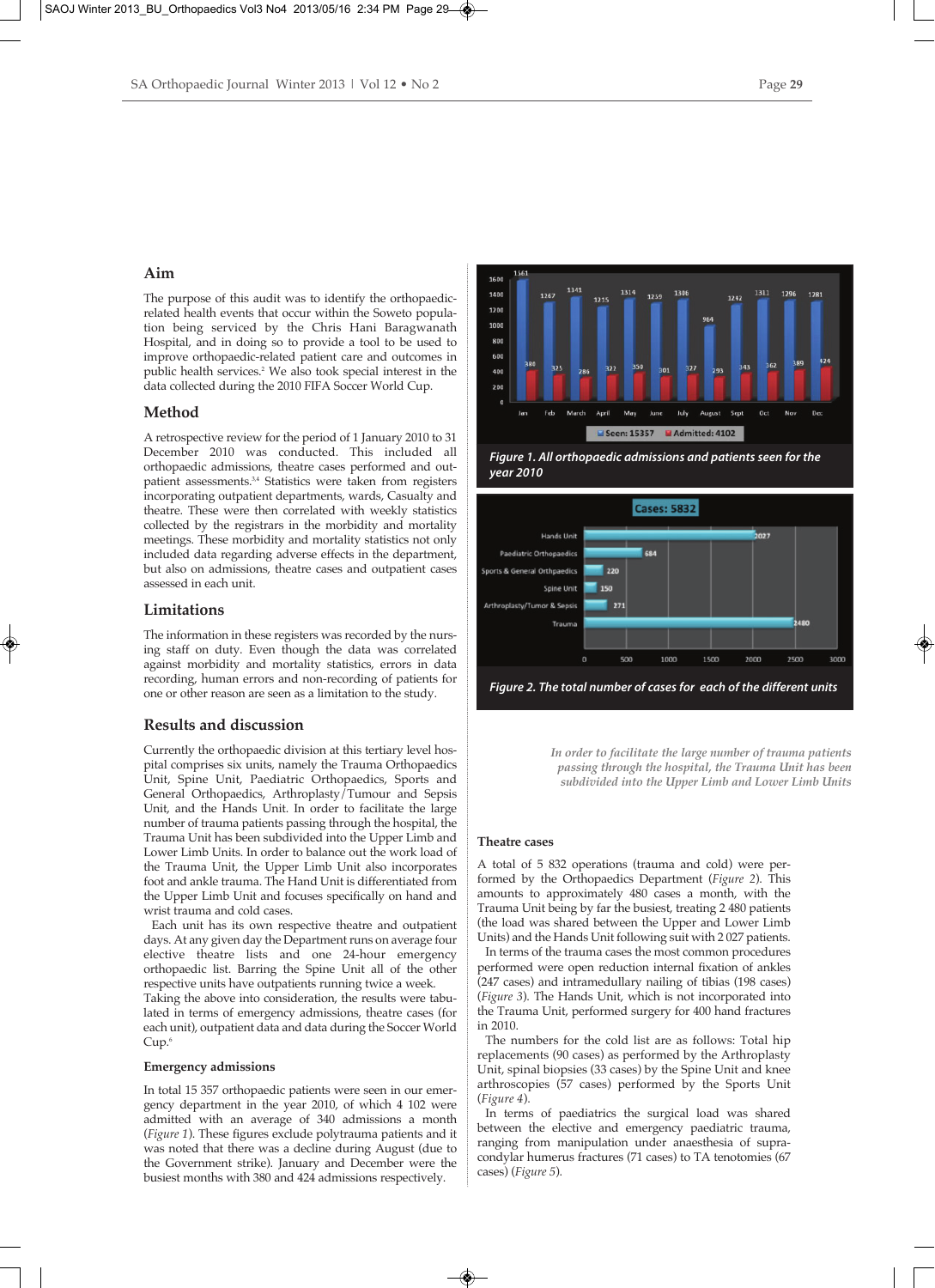





#### **Outpatient data**

An average of 780 patients were assessed at the orthopaedic outpatient clinic every week, with a total of 40 516 patients seen in 2010 (*Figure 6*) . Once again the Trauma Unit (Upper and Lower Limb) is the busiest, seeing 11 020 patients, and each of the other units seeing on average 5 000+ patients for the year (including unit-specific trauma, such as spine trauma, which is followed up at the Spine Clinic and not at the Trauma Clinic).



*as a percentage for each unit*



*Figure 7. Comparative graph for the months of June/July (World Cup Soccer event) against the average for 2010*

#### **2010 FIFA Soccer World Cup**

Prior to the World Cup there was much speculation and preparation for the event.

There was an anticipated increase in the number of orthopaedic patients and the Department considered relocating resources, such as closing cold units during that period and using elective theatre lists exclusively for trauma. However, due to the backlog in surgery for cold cases, with waiting lists being in some cases as long as two years, the closing of cold units was not possible.7

An evaluation of the statistics over the time period shows no significant differences as compared to other months of the year regarding the orthopaedic spectrum in terms of emergency patients seen, emergency admissions, total theatre cases performed and outpatient statistics. The data for June and July were consistent with the average for 2010 for all variables as indicated in (*Figure 7*).

> *An average of 780 patients were assessed at the orthopaedic outpatient clinic every week, with a total of 40 516 patients seen in 2010*